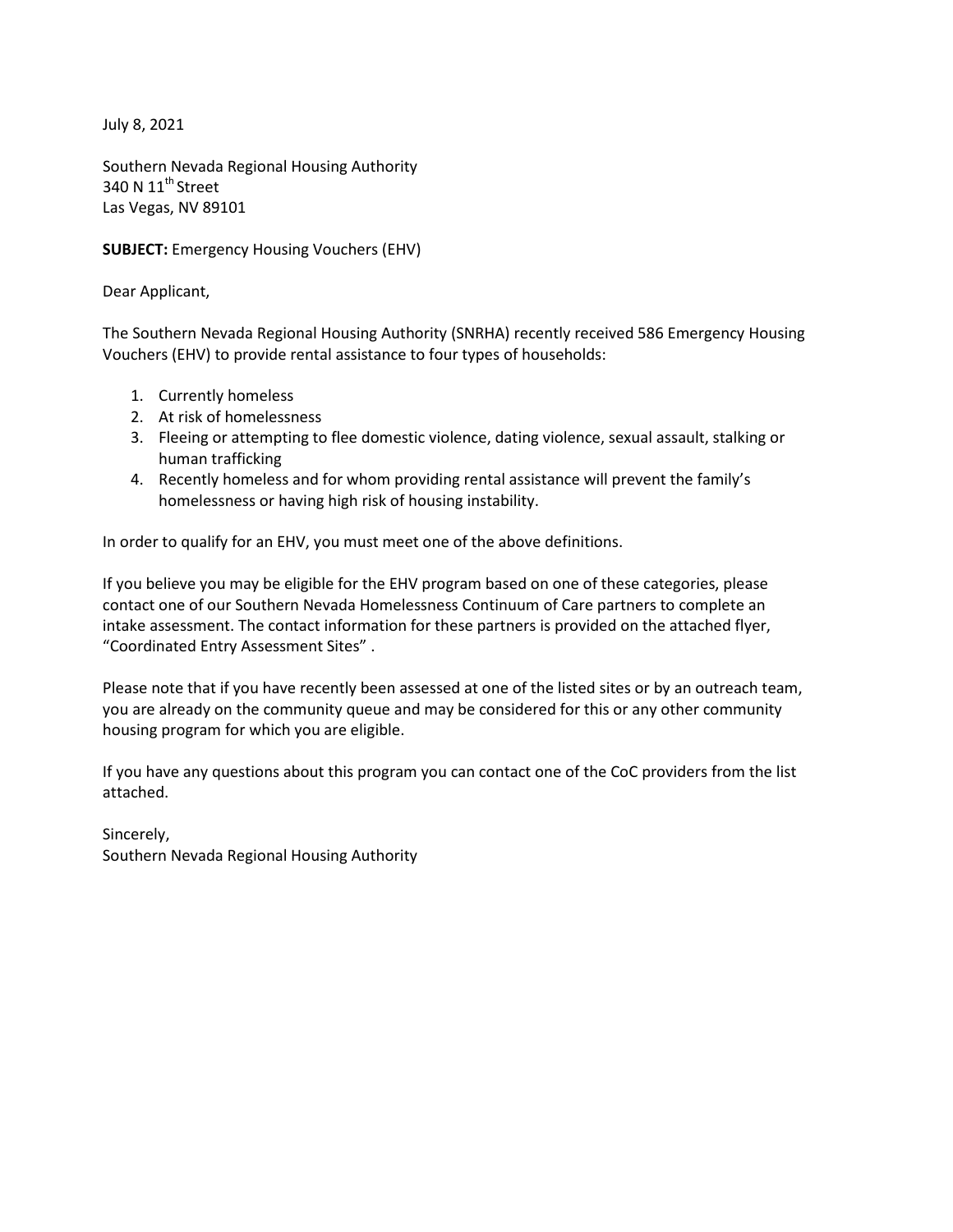

# **Coordinated Entry Assessment Sites**

Coordinated Entry (CE) is Southern Nevada's strategy for a more efficient system to assist households experiencing homelessness access housing services. This has proven to be an

effective way to assess people for multiple programs and match them to appropriate housing in the community as it becomes available. CE allows providers to focus their time and resources on providing direct services to clients and improves the coordination of shelter and housing services.

## **Adults without children**

**To schedule an appointment with one of the Clark County Social Service offices below, email a request for a CHAT Assessment to: [CCSSReferral@ClarkCountyNV.gov](mailto:CCSSReferral@ClarkCountyNV.gov) or FAX (702) 455-6260.**

**CCSS Cambridge Annex** 3885 S. Maryland Pkwy Las Vegas 89119

**CCSS Pinto** 1600 Pinto Lane Las Vegas 89106 **CCSS Fertitta** 1504 Las Vegas Blvd 1291 W. Galleria Dr North Las Vegas 89101

**CCSS Henderson** #170 Henderson 89014

**CCSS Community Resource Center** 2432 N. Martin Luther King Blvd #D Las Vegas 89032

**City of Las Vegas Courtyard Homeless Resource Center** 1401 Las Vegas Blvd N Las Vegas 89101 (702) 229-6117 Walk-ins accepted 24/7

**Catholic Charities of Southern Nevada** 1511 North Las Vegas Blvd Las Vegas 89101 (702) 387-2282 Walk-ins accepted Monday – Friday 8 am – 4 pm

**HELP of Southern Nevada** 1640 E Flamingo Rd Las Vegas 89119 Walk-ins accepted Wednesdays only  $7:30$  am  $-4$  pm Calls accepted (702) 369-4357 x1849 or email [HA@HELPSONV.org](mailto:HA@HELPSONV.org)

# **Veterans**

**Veterans Administration Community Resource and Referral Center (CRRC) at Northeast Primary Clinic**

4461 E. Charleston Blvd, Las Vegas 89104 Must be enrolled in V.A. Walk-ins accepted Monday - Friday, 7:30 am- 4:00 pm (702) 791-9077

# **Those Fleeing Domestic Violence**

**SafeNest: Temporary Assistance** Domestic Crisis Shelter and Crisis Hotline (702) 646- 4981 Calls accepted 24/7; Leave a message and someone will return your call **S.A.F.E. House** 24 Hour Hotline (702) 564-3227